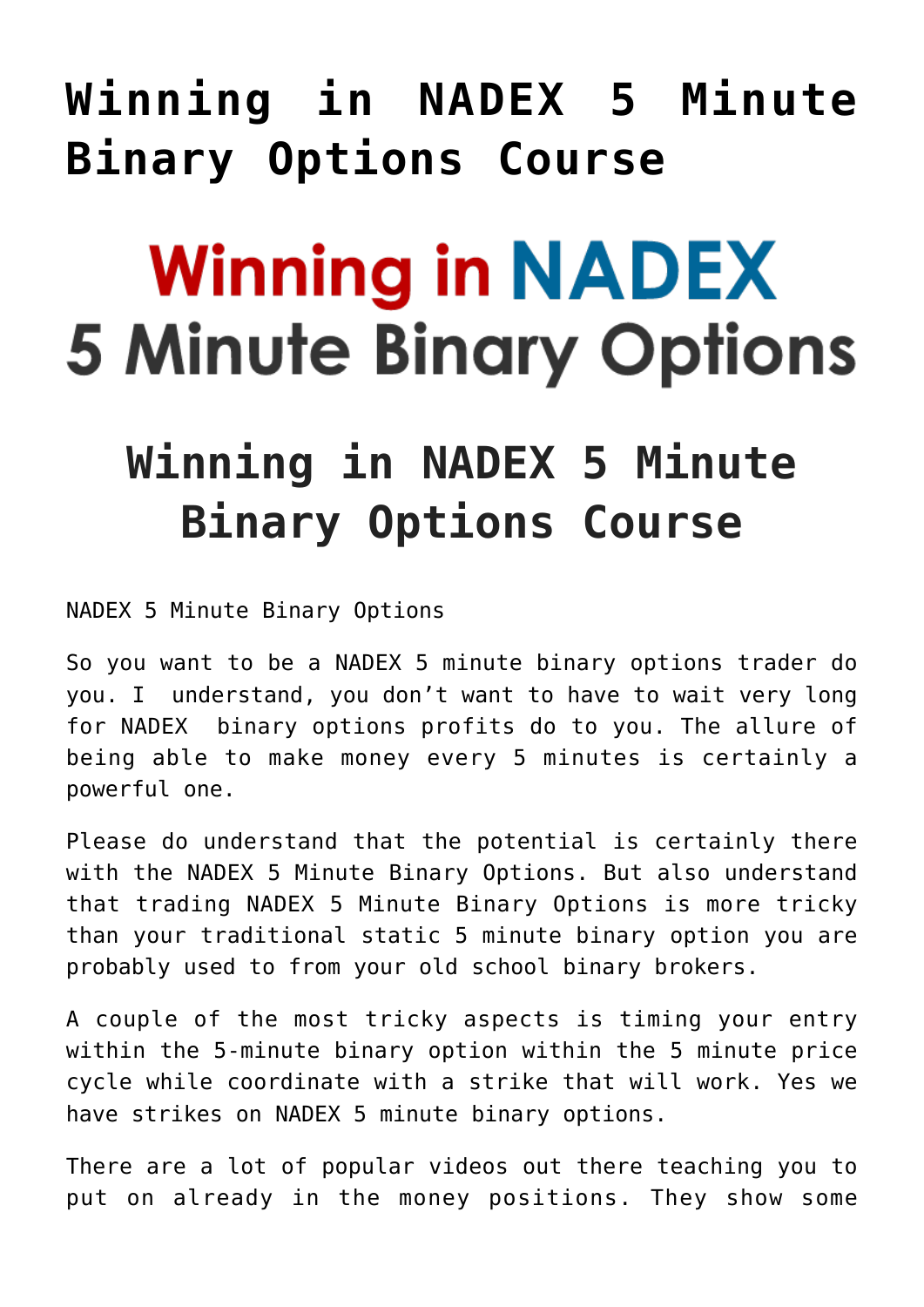successful trades and imply that you can have the similar success. But just like credit spreads used to be sold with far out-of-the-money 'high probability positions' what they don't tell you is that there is a risk to reward trap. Blow just one trade and it will several just to break even. It's just bad risk-to-reward math and bad risk-to-reward math never wins in the markets.

| pips quickly? You bet you can!                                     |                  |      |                  | Strategy B. take tiny momentum pop and                                           | ride into expiration. |            |       |            |                                  | <b>MASTER it!</b>       |
|--------------------------------------------------------------------|------------------|------|------------------|----------------------------------------------------------------------------------|-----------------------|------------|-------|------------|----------------------------------|-------------------------|
| Think you can find moves on price<br>charts that can move GBPUSD 4 |                  |      |                  | Strategy A. Take a tiny momentum pop in<br><b>GBPUSD and take quick profits.</b> |                       |            |       |            | <b>Find Your</b><br>Strategy and |                         |
| GBP/USD >1.2441 (2:00PM)                                           |                  | 計画する | 4m:29s           | 27-FEB-17                                                                        | 6                     | 80.75      | 91.00 | 6          | 13:55:29                         | 1.24443                 |
| GBP/USD >1.2443 (2:00PM)                                           |                  | 計画室  | 4m:29s           | 27-FEB-17                                                                        | 6                     | 62.50      | 72.75 | 5.         | 13:55:29                         | 1.24443                 |
| GBP/USD >1.2445 (2:00PM)                                           |                  | 計画学  | 4m:29s           | 27-FEB-17                                                                        | 6                     | 38.75      | 49.00 | 6          | 13:55:29                         | 1.24443                 |
| GBP/USD >1.2447 (2:00PM)                                           |                  | 計画室  | 4m:29s           | 27-FEB-17                                                                        | 6                     | 17.00      | 27.25 | 6          | 13:55:29                         | 1.24443                 |
| GBP/USD >1.2449 (2:00PM)                                           |                  | 計画学  | 4m:29s           | 27-FEB-17                                                                        | 6                     | 3.25       | 13.50 | 6          | 13:55:29                         | 1.24443                 |
| Contract                                                           | $\div$ at $\div$ |      | Time Left $\div$ | Expiry $\triangleq$                                                              | <b>Bid Size</b>       | <b>Bid</b> | Offer | Offer Size | <b>Update</b>                    | <b>Indicative Price</b> |